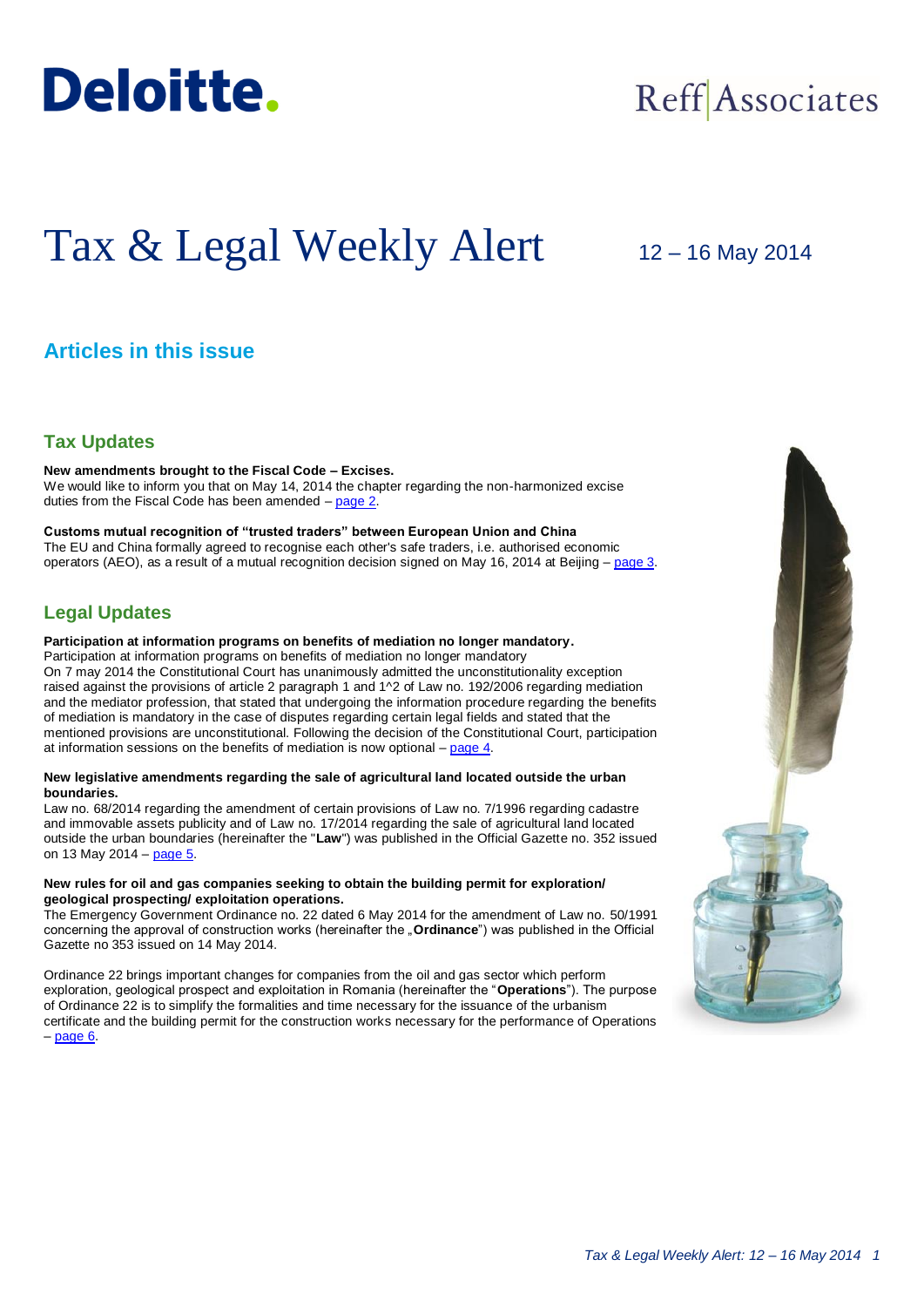## <span id="page-1-0"></span>**New amendments brought to the Fiscal Code – Excises**

- Economic operators which do not have their tax residency in Romania and intend to perform economic activities involving non-harmonized excisable products, may appoint a tax representative established in Romania in order to fulfil their obligations;
- Non-harmonized excisable products are now exempt from the payment of excise duties when they are supplied, for example, for the use in the context of consular or diplomatic relations or by the armed forces belonging to any state which is a member of the North Atlantic Treaty Organisation;
- Clarifications were made regarding the categories of weapons and ammunition subject to non-harmonized excises and on the excise duties chargeability moment for such products;
- New clarifications were brought regarding the situations where the excise duty return must be submitted on the date established for their payment, only when the excises are due.

**Source:** Law no. 69/2014 for approving the Government Ordinance no. 28/2013 regarding the regulation of certain fiscal-budgetary measures published in the Official Gazette no. 355/14.05.2014

**Should you have any questions please do not hesitate to contact us:**

**[Pieter Wessel](mailto:pwessel@deloittece.com) Partner** 

+40 21 207 52 42

**[Mihai Petre](mailto:mipetre@deloittece.com)** Senior Manager +40 21 207 53 44

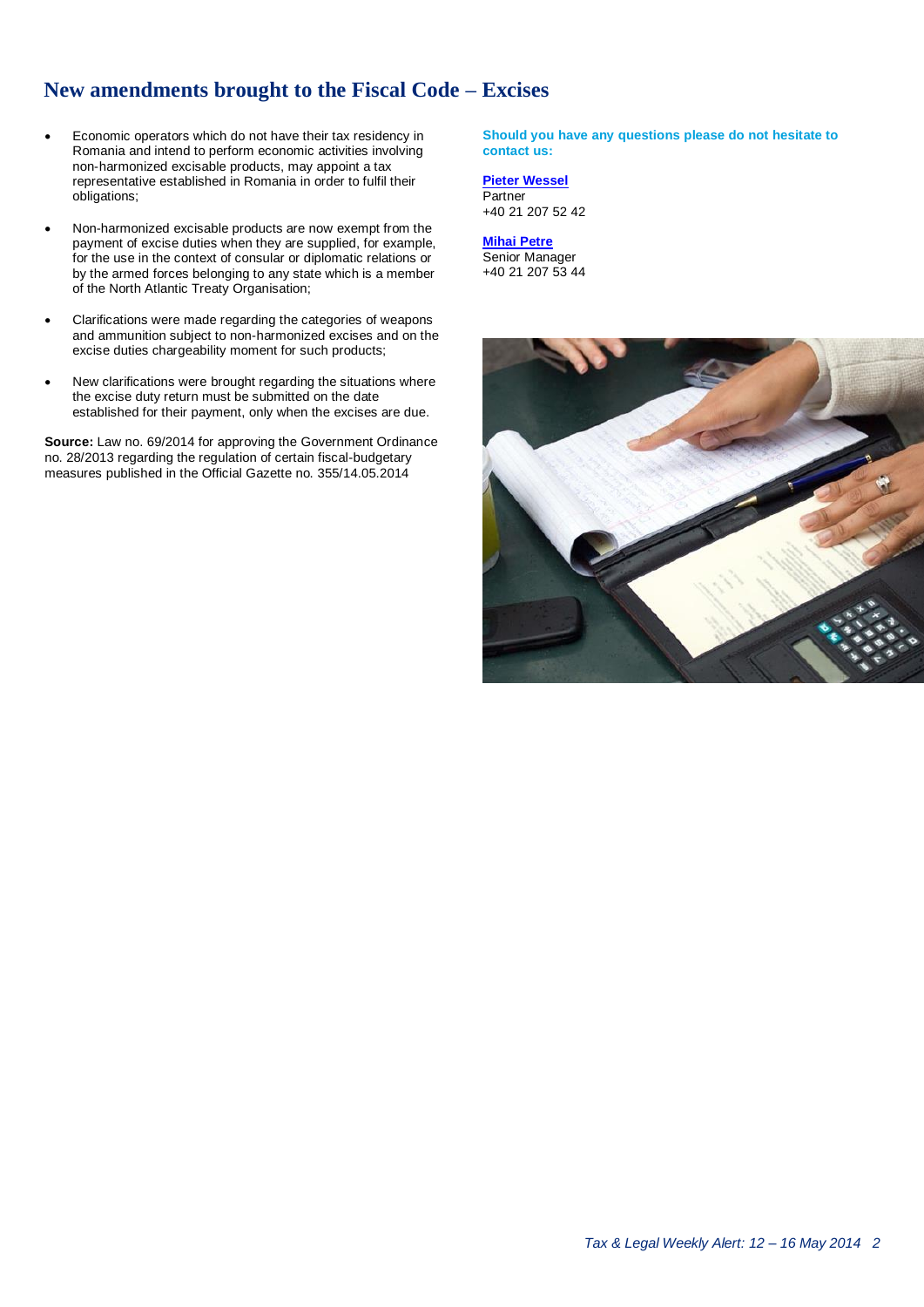## **Customs mutual recognition of "trusted traders" between European Union and China**

The EU and China formally agreed to recognise each other's safe traders, i.e. authorised economic operators (AEO), as a result of a mutual recognition decision signed on May 16, 2014 at Beijing.

As such, starting May 16, 2014 the AEOs in the EU will receive benefits when exporting products to the China market.

Similar agreements were already signed with the USA in 2012 and with Japan in 2011.

Thanks to the mutual recognition agreement, the trusted traders will enjoy lower costs, simplified procedures and greater predictability in their activities, allowing to the holders of an AEO certificate to benefit from faster controls and reduced administration for customs clearance. This benefits the companies because the goods can move faster from one destination to another, lowering transport costs and facilitating more efficient trade. It also benefits EU customs administrations, who can concentrate their resources on checking high risk transactions.

Besides, two other important initiatives were also signed on May 16, 2014 at Beijing regarding the **new Strategic Framework for Customs Cooperation**, involving the trade facilitation, supply chain security and fighting counterfeit and illicit trade, and the **new EU-China Action Plan on Intellectual Property Rights**, aiming the improvement of the clamping-down on counterfeit goods by intensifying EU-China cooperation, communication and coordination in this field.

If you are engaged in international trade, including with China and would like to benefit from the advantages of being an AEO, we would be happy to provide you with more information and assist you in obtaining this status.

**Source:** European Commission press release no. IP/14/555 from May 16, 2014

<span id="page-2-0"></span>**Should you have any questions please do not hesitate to contact us:**

**[Pieter Wessel](mailto:pwessel@deloittece.com) Partner** +40 21 207 52 42

**[Mihai Petre](mailto:mipetre@deloittece.com)** Senior Manager +40 21 207 53 44

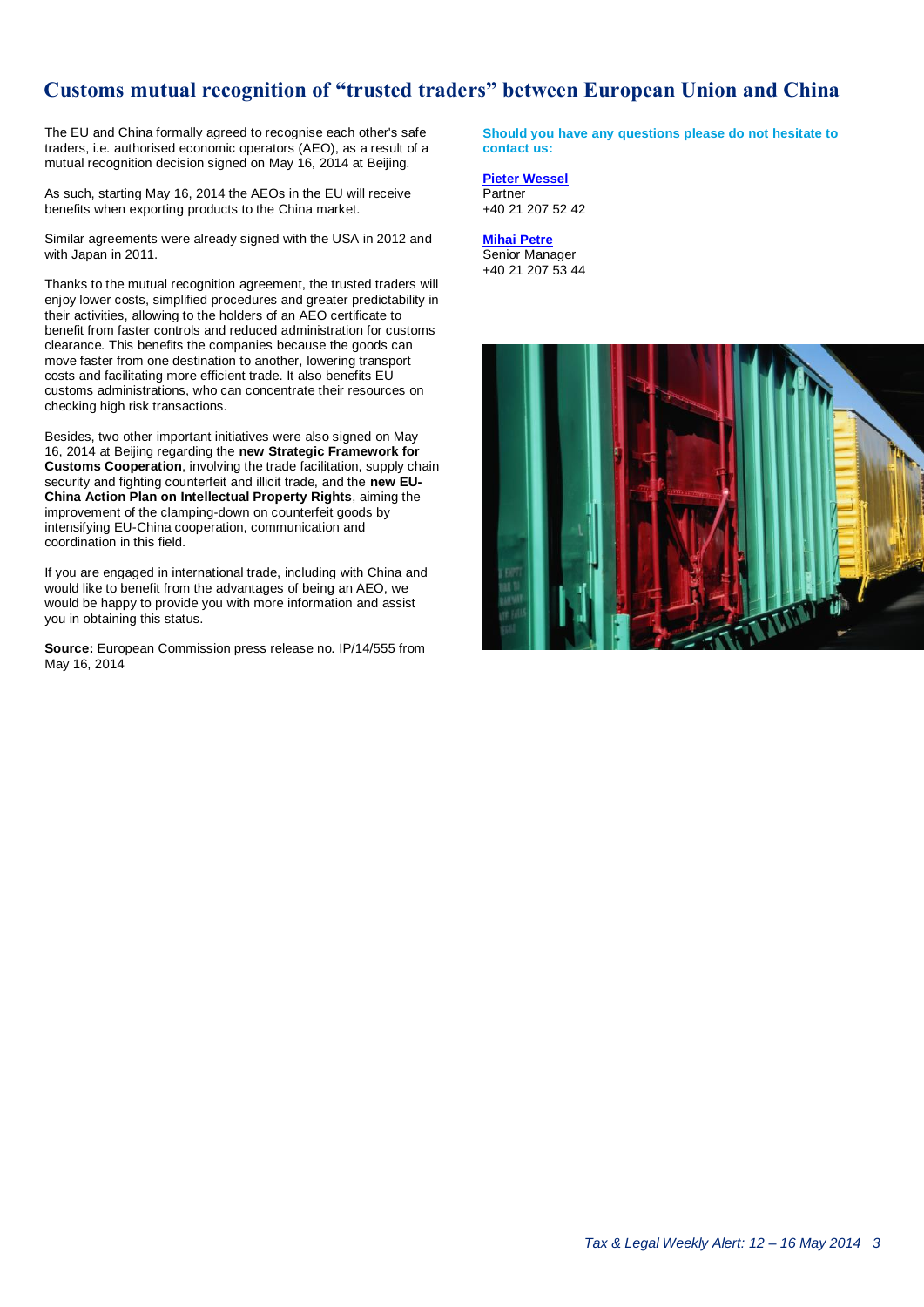## **Participation at information programs on benefits of mediation no longer mandatory**

On 7 May 2014 the Constitutional Court ruled unanimously that the provisions of article 2 paragraph 1 and 1^2 of Law no. 192/2006 regarding mediation and the mediator profession requiring mandatory participation at information programs on the benefits of mediation for certain lawsuits are unconstitutional.

According to article 2 paragraph 1 of Law 192/2006: "*If the law does not state otherwise, the parties, natural persons or legal entities, are obliged to participate at an information session regarding the benefits of mediation, including, if it is the case, after the initiation of a trial in front of the competent court, in the view of settling in this way the disputes in the field of civil law and family law, as well as other legal fields, under the conditions provided by the law*". A claimant's failure to comply with these obligations, according to article 2 paragraph 1^2 of Law 192/2006, would lead to the inadmissibility of the claim.

Following the decision of the Constitutional Court, participation at information sessions on the benefits of mediation is now optional. Participation at an information session on the benefits of mediation had been mandatory for litigation cases in the following fields:

- consumer protection, when a consumer claims that he/she has suffered damages following the acquisition of a faulty product/service, the non-compliance with the contractual provisions or the guarantees offered, the existence of abusive clauses in the contracts concluded between consumers and economic operators or the breach of any other rights provided in the national or EU legislation regarding consumer protection;
- family law, in the case of the continuation of the marriage, division of joint property, the exercise of parental rights, the establishment of children's residence, the parents' contributions to the children's upbringing and any other disputes arising in the relations between spouses regarding the rights they may have under the law;
- vicinity relations, for example: disputes regarding possession;
- professional liability, respectively disputes regarding cases of malpractice;
- labor disputes arising from the conclusion, execution and termination of individual labor contracts;
- civil disputes that have a value below 50,000 RON, with some exceptions as the payment ordinance procedure.

It must be mentioned that the participation to information sessions on the benefits of mediation is free, as under law it is forbidden to charge any fees for organizing such sessions.

As a result of the court's ruling, the decision on whether to receive information regarding the advantages of mediation belongs solely to the parties of the dispute and taking part in an information program on the advantages of mediation is no longer a condition for filing legal action.

The decision of the Constitutional Court is definitive and will be communicated to the two chambers of Parliament and to the Government and will be binding after its publication in the Official Journal.

After this date, the provisions declared as unconstitutional will be suspended by right for a period of 45 days, meaning they will no longer be applicable. During this time, the Parliament or the Government may amend the respective legal provisions so that they are in accordance with the Constitution.

After the 45-day period from the publication of the Constitutional Court's decision in the Official Journal, the provisions declared unconstitutional will cease to produce effect if in this period the Parliament or the Government have not amended the legal provisions in accordance with the Constitution.

#### <span id="page-3-0"></span>**Contact us:**

**[Lucian Tanase](mailto:ltanase@deloittece.com)** Attorney at Law +40 21 207 54 18

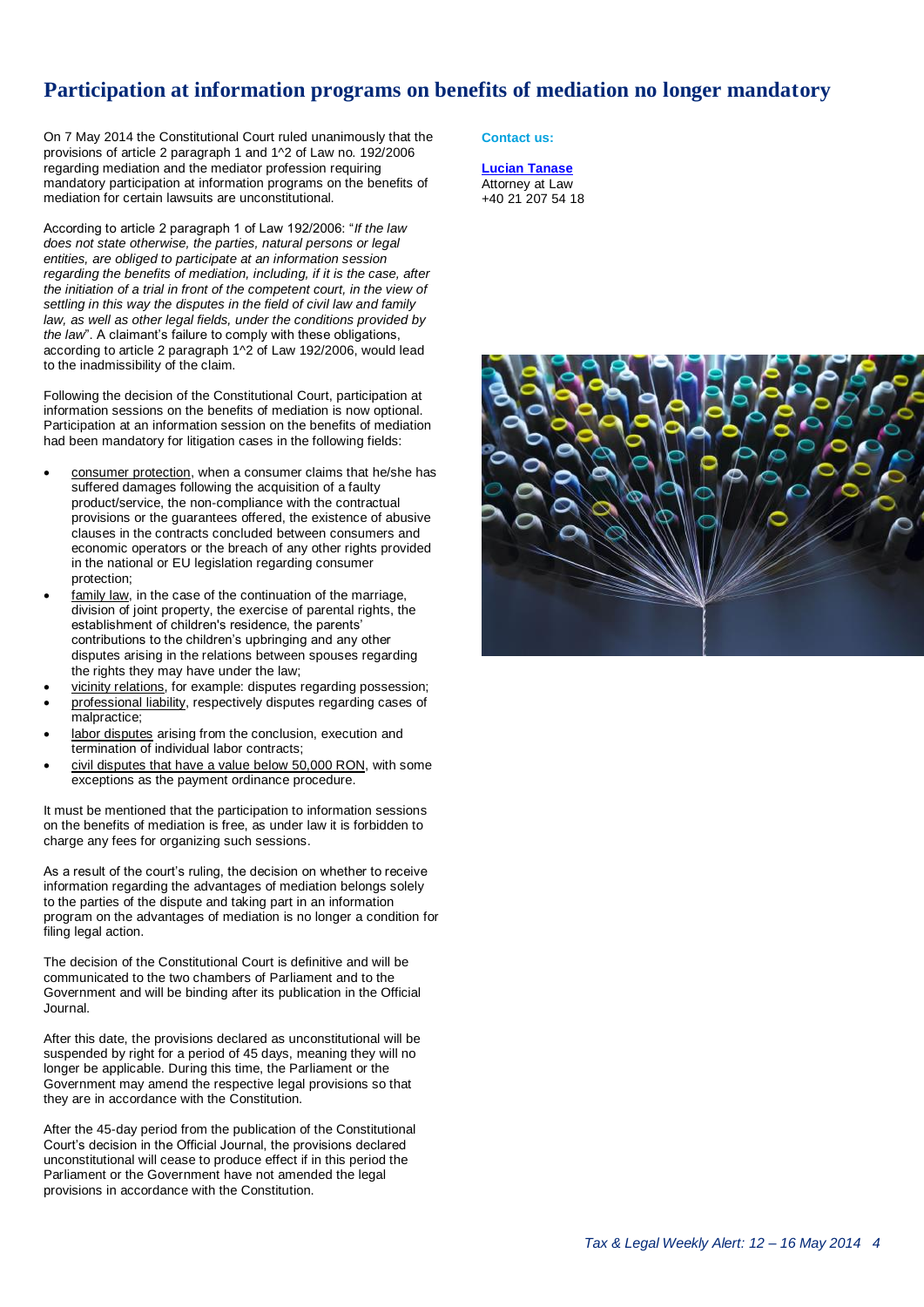## <span id="page-4-0"></span>**New legislative amendments regarding the sale of agricultural land located outside the urban boundaries**

Law no. 68/2014 regarding the amendment of certain provisions of Law no. 7/1996 regarding cadastre and immovable assets publicity and of Law no. 17/2014 regarding the sale of agricultural land located outside the urban boundaries (hereinafter the "**Law**") was published in the Official Gazette no. 352 issued on 13 May 2014.

Please find below the main amendments brought by the Law:

- **Absolute nullity is replaced by relative nullity** According to the new provisions of the Law the main sanction in case of non-compliance with the pre-emption right established pursuant to Law no. 17/2014 and in case of failure to obtain the necessary approvals for the sale of land, set forth by the provisions of the Law no. 17/2014, is the relative nullity of the sale agreement. Prior to this amendment, for the same breaches, Law no. 17/2014 provided the more severe sanction of absolute nullity of the sale agreement.
- **Restrictions for the conclusion of a pre-agreement** In order to obtain a court order representing a substitute for the sale agreement, the initial provisions of Law no. 17/2014 established (in addition to other requirements related to the observance of the pre-emption right) that the pre-agreement be concluded in a mandatory authenticated form. Based on the recent amendments brought by Law no. 68/2014 **the requirement of authenticated form has been eliminated**. However, the new amendments provide additional requirements namely the land object of the pre-agreement **must be registered with the fiscal authorities and with the land book.**

We are at your disposal for identifying and finding solutions for any matters that may affect your company.

**Contact us:**

**[Alexandru Reff](mailto:areff@deloittece.com)** Attorney at Law +40 21 207 52 48

#### **[Gianina Găvănescu](mailto:ggavanescu@deloittece.com)** Attorney at Law

+40 21 207 52 68

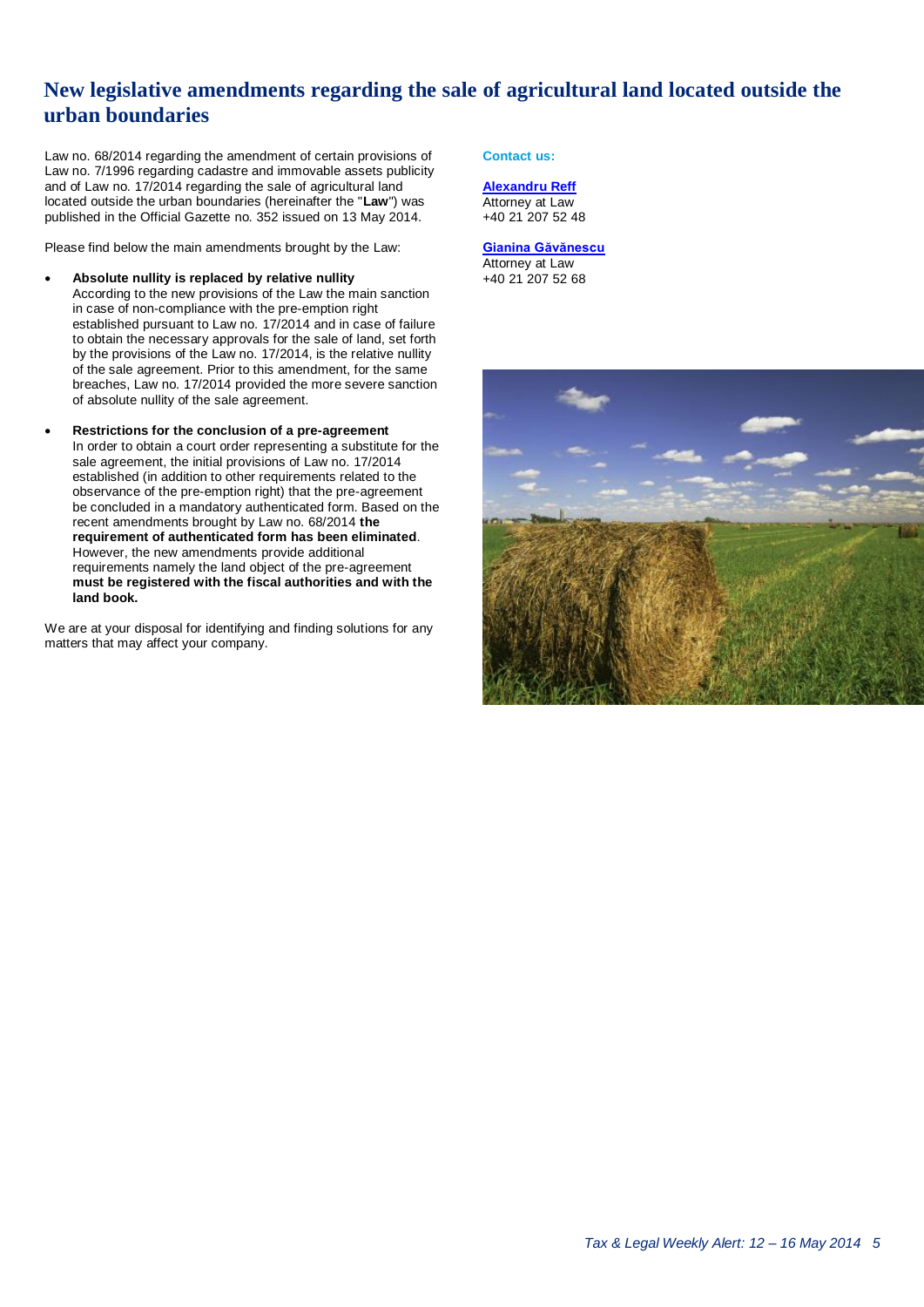## **New rules for oil and gas companies seeking to obtain the building permit for exploration/ geological prospect / exploitation operations**

The Emergency Government Ordinance no. 22 dated 6 May 2014 for the amendment of Law no. 50/1991 concerning the approval of construction works (hereinafter the "**Ordinance**") was published in the Official Gazette no 353 issued on 14 May 2014.

Ordinance 22 brings important changes for companies from the oil and gas sector which perform exploration, geological prospect and exploitation in Romania (hereinafter the "**Operations**"). The purpose of Ordinance 22 is to simplify the formalities and time necessary for the issuance of the urbanism certificate and the building permit for the construction works necessary for the performance of Operations.

Please find below the main amendments brought by Ordinance 22 and their consequences:

**I. The option to obtain the urbanism certificate/ building permit for land plots which are not registered with the cadastral registries and land books**

As an exception from the general rule which remains in force and applicable to all other construction works, in order to obtain the urbanism certificate and the building permit for the performance of construction works necessary for the performance of Operations, **it is no longer mandatory for the land plots located within the exploration/geological prospecting/ exploitation perimeters to be registered with the cadastral registers and land books**. Thus, such land plots may be identified solely by the number of the plot and of the parcel, through the ownership title and the take-over protocol, as well as by any other manner provided by law.

The direct consequence of this change (as intended by the legislator) may be the reduction of the necessary time and formalities (and of the associated costs) that the holders of licenses/ permits/ approvals (hereinafter the "**Holders**") must perform with a view to obtain the urbanism certificate and the building permit for the Operations.

#### **II. The option to obtain the building permit for exploitation perimeters based on lease agreements (and in the absence of a real estate rights being established)**

Based on Ordinance 22, the lease agreements concluded by the Holders with the owners of the land plots located within the limits where exploitation perimeters shall constitute entitlements for the issuance of the building permit necessary for the performance of Operations. Therefore, following the enactment of Ordinance 22, the establishment of real estate rights for the respective land plots shall no longer be mandatory for the purpose of obtaining the building permit.

The respective lease agreements must be concluded in accordance with the specific legal provisions applicable to the oil and natural gas sector and must comprise the express consent of the owners for the performance of construction works on these land plots.

The practical implication of these amendments for the Holders can be the simplification of the process for the negotiation and conclusion of lease agreements with land owners and the reduction of the time period necessary for the completion of the documentation necessary for the issuance of the relevant building permit.

<span id="page-5-0"></span>We would like, however, to point out that the application of Ordinance 22 in its current form (and in the absence of methodological forms for its application) may generate various practical issues for the Holders and for the authorities in charge with the issuance of the administrative acts related to construction works for the Operations:

- until the registration of a land with the land book, the Holders cannot have the certainty to have contracted with the current owners of a plot or that the identification elements of the plot as its extent/coordinates are those mentioned in the documents presented by the contractor of the Holders;
- taking into account the exceptional character of the amendments brought by Ordinance 22, it should be clarified /amended the entire legal frameworks applicable, among which we mention:
	- The methodological norms for the application of Law no. 50/1991, which detail the procedure for the issuance of such procedural documents; and
	- The coordination with the regulations applicable to the registration with the land book of the construction thus erected, as regulated by Law no. 7/1996 and the Romanian Civil Code.

We are at your disposal for additional details and with a view to identifying and finding practical solutions for any aspects that may affect your company.

#### **Contact us:**

### **[Alexandru Reff](mailto:areff@deloittece.com)**

Attorney at Law +40 21 207 52 48

### **[Gianina Găvănescu](mailto:ggavanescu@deloittece.com)**

Attorney at Law +40 21 207 52 68

#### **[Adina Guțiu](mailto:agutiu@deloittece.com)**

Attorney at law +40 21 207 56 98